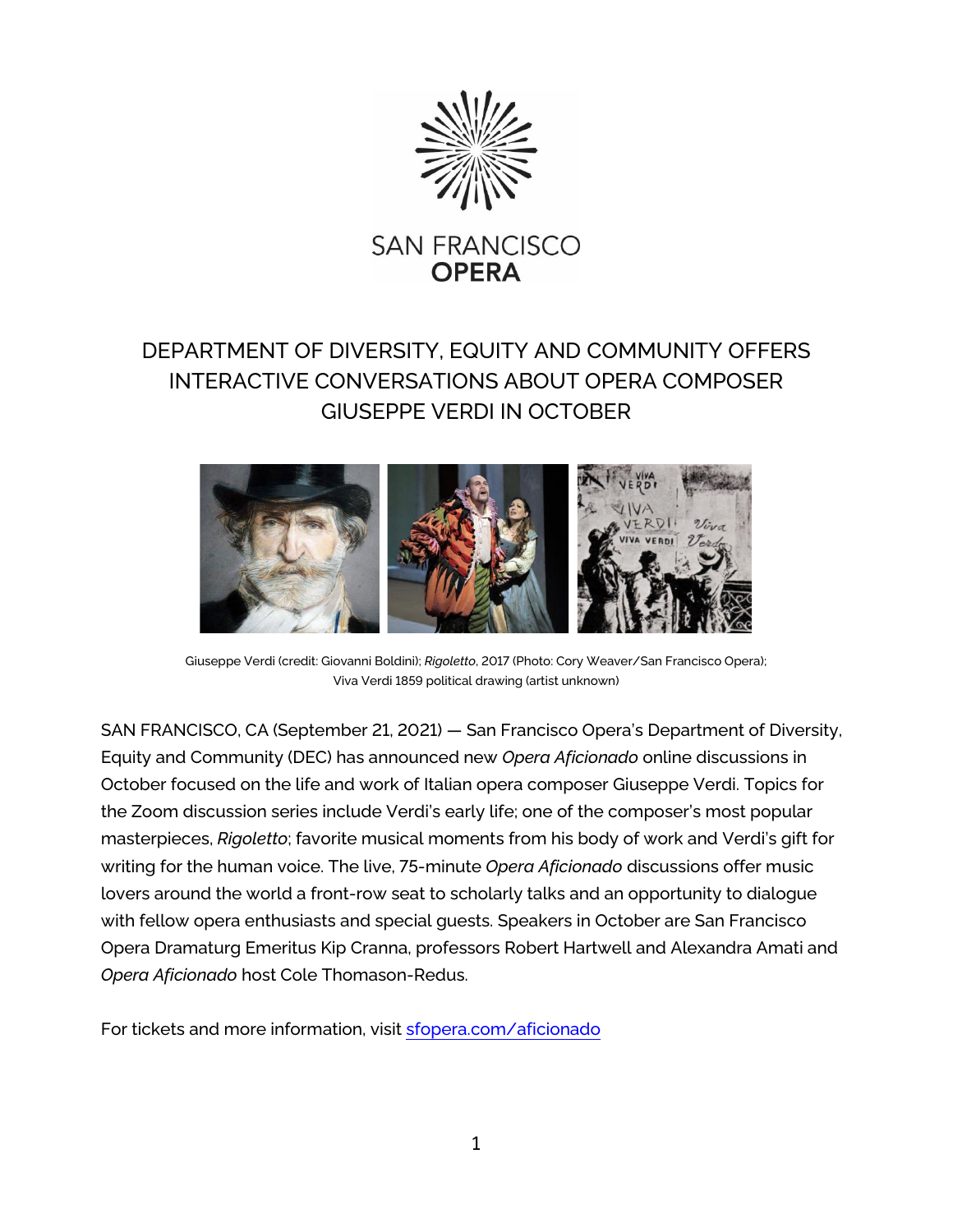## OPERA AFICIONADO OCTOBER CALENDAR

(programs subject to change)

This October, San Francisco Opera's interactive online discussion series, *Opera Aficionado*, celebrates the 208th birthday of Italian opera composer Giuseppe Verdi. From his early works to favorite moments, our scholarly speakers will explore the man and his music and help us understand why opera lovers go gaga for Giuseppe!

• Sunday, October 3, 1 pm: The Young Verdi: Preparing for Greatness Speaker: Kip Cranna

Verdi was not a child prodigy. He was 28 by the time of his initial big success. But much glory and many masterpieces were to follow. San Francisco Opera's Dramaturg Emeritus Kip Cranna will trace the young composer's early development, outlining the forces that shaped him and the family tragedies he overcame. Audio and video examples will introduce us to his first published composition, his first opera, his first comedy (also his first flop!) and his first big hit.

• Sunday, October 10, 1 pm: Verdi's Birthday Party: Exploring Our Favorite Moments of Verdi

Speakers: Kip Cranna and Cole Thomason-Redus What are your favorite moments of Verdi? Join us on the anniversary of the composer's birth for a grand celebration of his most praiseworthy measures of composition. Kip and Cole will discuss and share the music of Verdi they love best.

- Sunday, October 17, 1 pm: *Rigoletto*
	- Speaker: Robert Hartwell

*Rigoletto*, perhaps Verdi's first mature masterpiece, is among the most widely performed of all operas. Based on a scandalous play by Victor Hugo, Verdi has infused this elemental story of betrayal and revenge with some of his greatest music. But *Rigoletto* is more than a compelling story with a profusion of hit tunes: under its veneer of accessibility is a sophisticated and even revolutionary work. Frequent guest speaker Robert Hartwell joins us once more to explore this beloved and multilayered masterpiece.

• Sunday, October 24, 1 pm: Verdi and the Human Voice Speaker: Alexandra Amati

The music of Giuseppe Verdi displays a passionate love for the human voice. With more than 50 works to his name, only a handful of them lack this most natural of instruments. From his selection of voice types for specific characters to the way in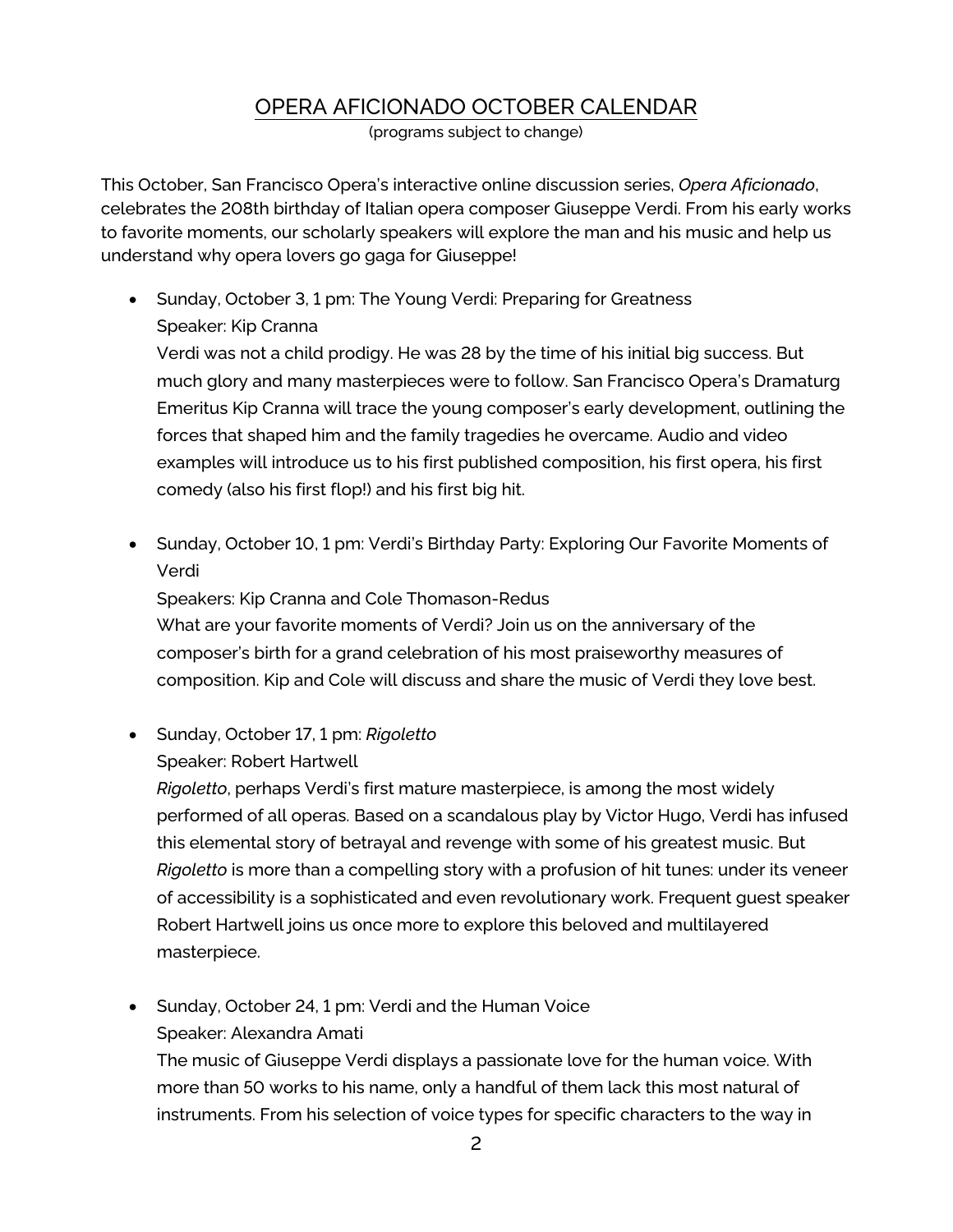which his melodic writing morphs as the characters evolve, the human voice serves as his most important tool in dramatic storytelling. Alexandra Amati returns to *Opera Aficionado* to explore how the music of Verdi gives us all something to sing about.

TICKETS: \$5–\$40

Students, educators and individuals in need: \$5/session.

General admission: \$20/session, discount available for multiple-sessions order.

Enable another person to attend\*: \$40.

\*This is not a tax-deductible contribution.

Tickets are available until noon on the day of each event at [sfopera.com/aficionado.](https://www.sfopera.com/aficionado)

San Francisco Opera is sponsored, in part, by The Dolby Family, Carol and Dixon Doll, Bertie Bialek Elliott, Peter Fenton and Kate Greer, Keith and Priscilla Geeslin, Gordon Getty, John A. and Cynthia Fry Gunn, Burgess and Elizabeth Jamieson, Franklin and Catherine Johnson, Edmund W. and Jeannik Méquet Littlefield Fund, Steven M. Menzies, Bernard and Barbro Osher, Jan Shrem and Maria Manetti Shrem, Dianne and Tad Taube, Phyllis C. Wattis Endowment Funds, Diane B. Wilsey, and Barbara A. Wolfe

DEC Programs are generously supported, in part, by Wells Fargo, Bank of America, and Kaiser Permanente.



Yamaha is the official piano of San Francisco Opera.

San Francisco Opera is supported, in part, by a grant from Grants for the Arts.